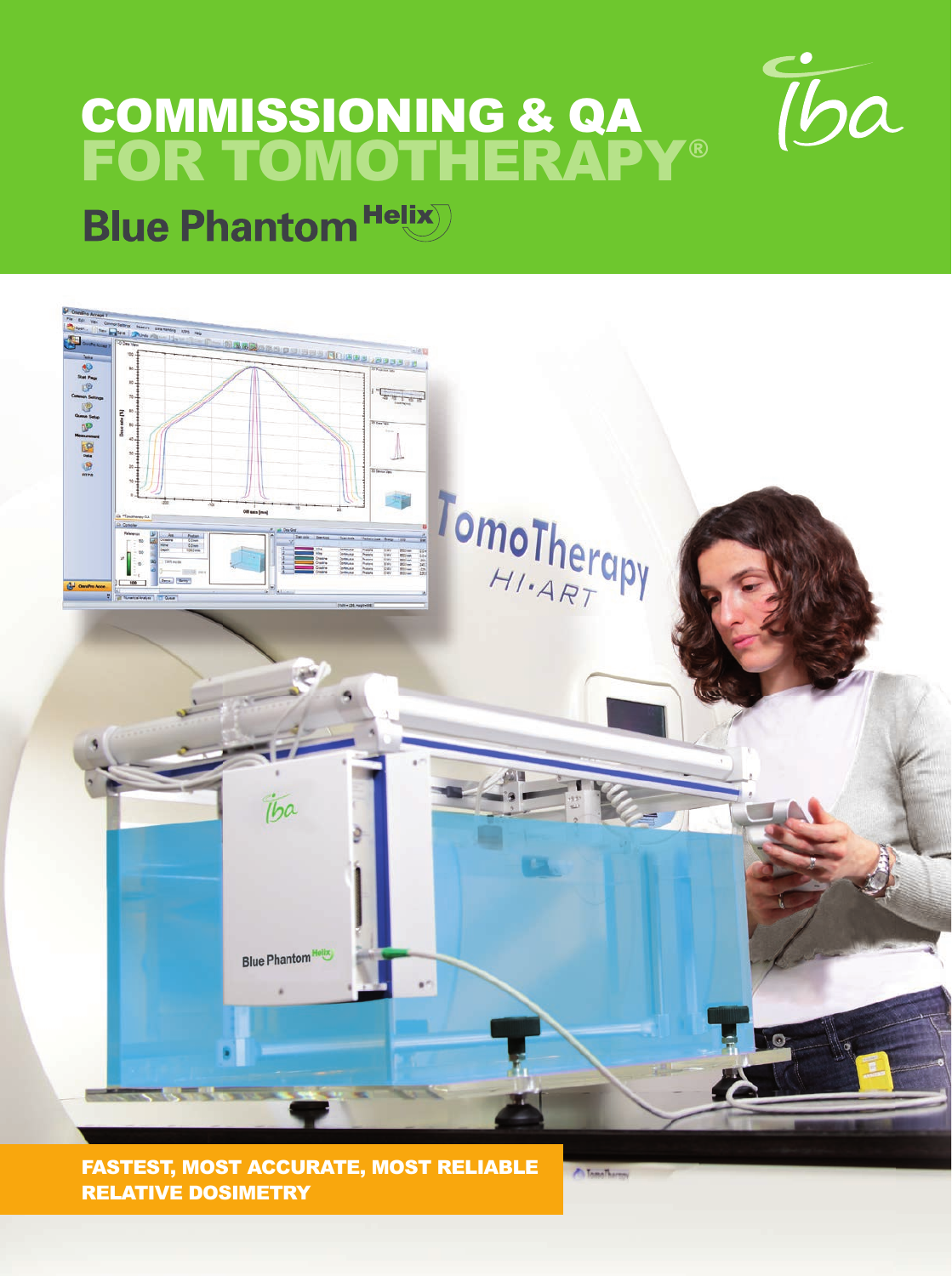**Blue Phantom Helix: DESIGNED BY THE LEADER IN RELATIVE DOSIMETRY, entirely** based on the gold standard Blue Phantom² and **dedicated for TomoTherapy®**. Designed and optimized for all 3D scanning needs enabling you to be fastest, most accurate and most reliable in your commissioning and QA work!

# **Blue Phantom Helix**

# 3D RELATIVE DOSIMETRY FOR TOMOTHERAPY® FASTEST, MOST ACCURATE, MOST RELIABLE

Fully **WORKFLOW ORIENTED**, menu quided myQA Accept software: designed to increase your effi ciency and to reduce the commissioning designed to increase your effi ciency and to reduce the commissioning and QA time of your TomoTherapy® machine.

- ➤ Absolute measurements
- ➤ Contact-less sensors in water phantoms
- ► High detector positioning accuracy without mechanical wear!



- ▶ Quick and convenient leveling of the tank
- ➤ Accurate 3 point setup on the TomoTherapy® couch

- ▶ Save setup time and scanning time
- ➤ Measure the entire beam data without tank repositioning
- ➤ Robust twin sided mechanics for precise 3D motion
- ► Stability through rigid frame surrounding the tank





- 
- 
- 



We decided for the new Blue Phantom Helix when we bought our TomoTherapy Hi-Art system in 2010 as it came out top in our evaluations. It was used extensively during commissioning of the TomoTherapy® machine and has been used for QA since then. We really appreciate the easy and very fast setup of the tank on the TomoTherapy machine. After setup, the 3D scanning capability of the Blue Phantom<sup>Helix</sup> enables us to scan lateral as well as longitudinal profiles without changing the setup, which is much more efficient than our other tank. Overall we are very pleased with the quality of the system. Because of these advantages we now use the Blue Phantom <sup>Helix</sup> for all our commissioning and QA work on our HiArt system that requires water tank data.  $\int$ 

# **HIGH POSITIONING ACCURACY AND RELIABILIY**

# Continuous absolute measurements of chamber position on all 3 axis

# **FASTER SETUP**

# **FULL 3D FOR FASTER SCANNING**



# **CERTIFIED ACCURACY**

- ▶ Calibrated and **certified** to guarantee high accuracy and reproducibility of better than ± 0.1mm!
- ➤ **Uncompromised** commissioning and QA accuracy
- ▶ Gain full trust in your beam profile data



## **LONG TERM MECHANICAL STABILITY**